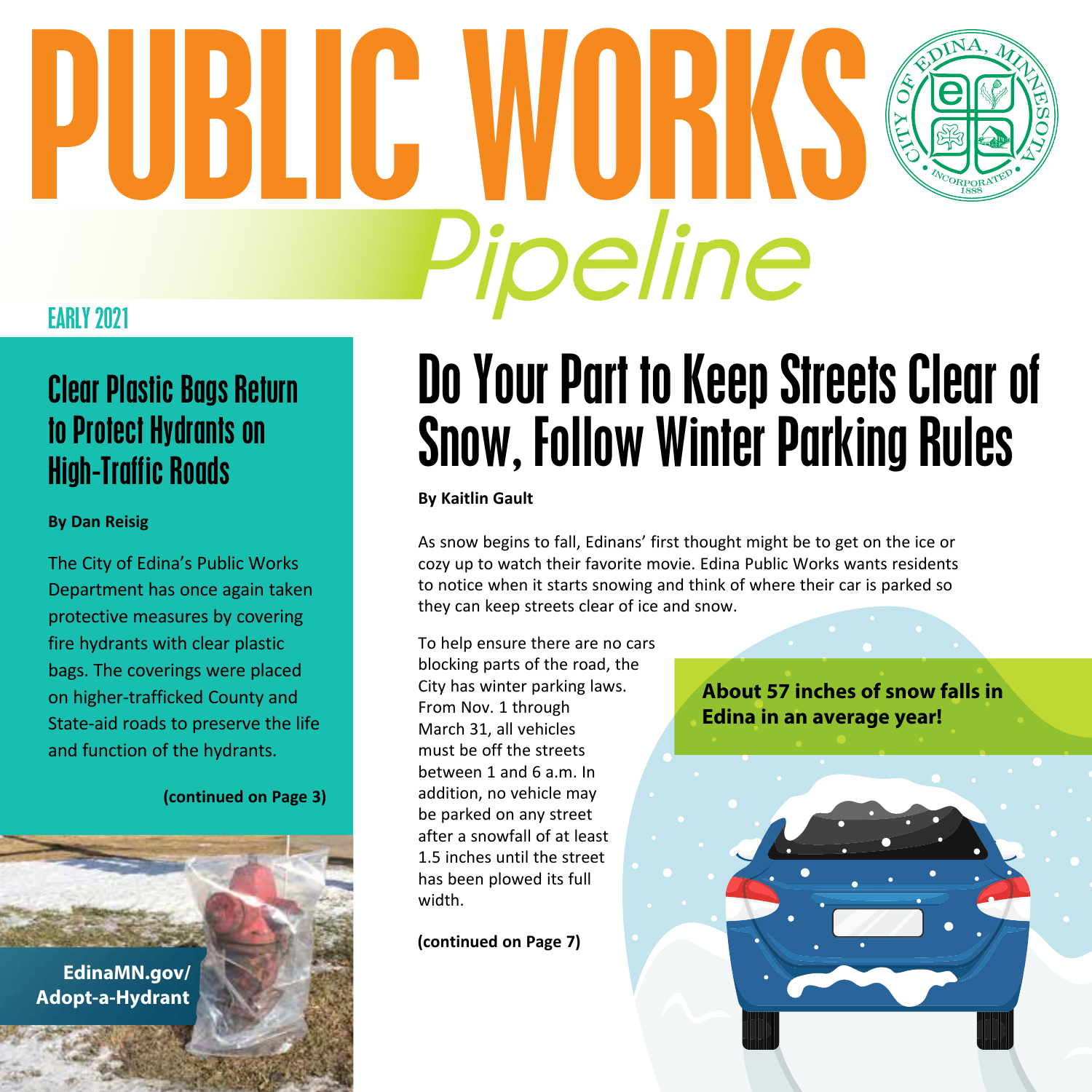## Protect Your Mailbox From Harsh Winters

#### **By Dan Reisig**

The mail is delivered in all weather conditions, so it's important for residents to keep a safe space for mail delivery and packages.

As winter bears down on Minnesota, now is a great time to ensure that your mailbox is properly maintained and ready for winter's effects. Plows can create wakes that can damage a weak mailbox post. A quick inspection may prevent damage or destruction of your mailbox.

> Residents should check posts for rot near the ground, where moisture from ground dew and irrigation can play havoc

with the wood. Additionally, check the stability of the box, ensuring all four corners are secured and able to handle a small impact from a snow wake.

When a direct impact from a snowplow takes out a mailbox, the City will replace and/or reimburse the homeowner up to \$100. Reports of downed mailboxes are evaluated quickly and on a case-by-case basis. The best way to report a downed

mailbox is through the City's app, Edina 311. Select the "Damaged Mailbox" category and enter all the details of the incident, including the address at which it occurred. The request will then be sent to Public Works where a staff member will address your concern. Residents may also call Public Works to report mailbox damage at 952-826-0376.

Snowplow drivers slow down when they come to a mailbox to make sure the snow doesn't cast up over the mailbox and knock it down. However, since their speed decreases, a little snow is left out in front of the mailbox. This small pile is the homeowner's responsibility to clear for the mail carriers to have easy access to your mailbox.

"In some cases, you may be receiving mail at your doorstep by a postal worker on foot," explained Streets Supervisor John Scheerer. "We ask that you make your steps and walkways safe by clearing off snow and ice. This will help prevent any personal injury to a postal worker who has a demanding job on snow days."

*For more information about mailbox maintenance recommendations, email Scheerer at [jscheerer@EdinaMN.gov.](mailto:jscheerer@EdinaMN.gov)* 

**Make your steps and walkways safe by clearing off snow and ice.**

**2**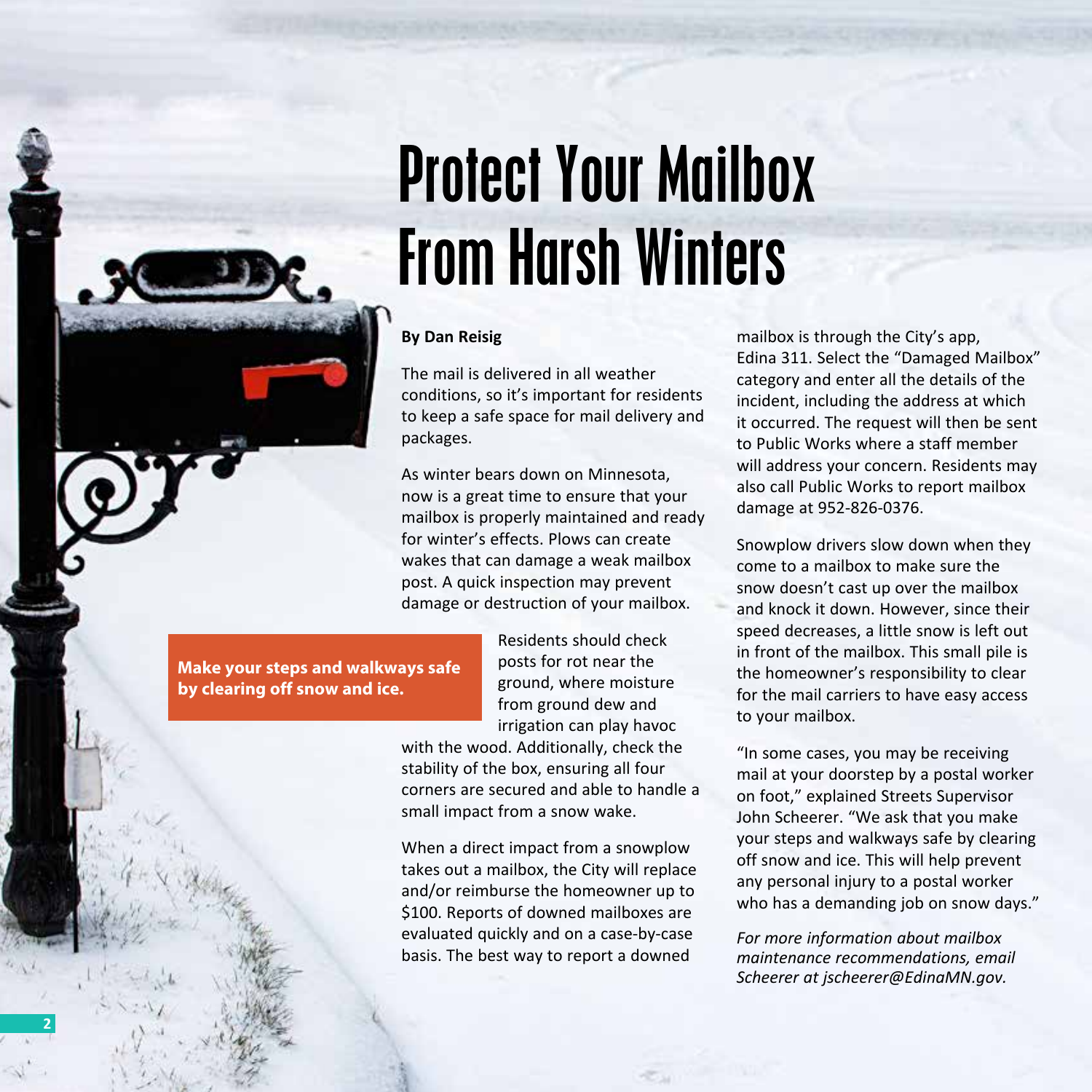## Frequently Asked Questions

*What is the hardness of Edina water, and what level of hardness should I set my water softener to?* 

Edina water averages 18 grains of hardness. The Utilities Division recommends setting your softener to soften the water to 3 or 4 grains of hardness.

### *I'm having problems with sewage backing up into my basement. What do I do?*

Call the City of Edina first – any time, day or night. The number for the Utilities Division is 952-826-0375, 7 a.m. to 3:30 p.m. Monday through Friday. After hours, weekends and holidays, call the Police Department's non-emergency number, 952-826-1610.

If the problem is not in the City main, you will be given information about what steps to take next. Calling the City first can save you time and money, as we do not charge for this service!

### *What causes my drain to run so slowly or back up? What can I do?*

If it is running slowly, there is a partial block somewhere in the line that you need to have opened. If the drain backs up only while you're using water, then slowly drains away, you have a block in your sewer service line. If the water backs up into your home even though you're not using any water, it is probably a plug in the City's main sewer line. If you have any questions, call the Utilities Division at 952-826-0375 and we will

help you. If it is after hours or on a weekend or holiday, call Police nonemergency at 952-826-1610.

### *Is "biodegradable" material "flushable" material?*

There are only three things that should be flushed down a toilet. These are toilet paper, urine and feces. When grease; paper towels; wipes of any kind, including those labeled "disposable" or "flushable" rags; diapers or other "sanitary" items are flushed, they create clogs, which in turn cause sewer backups.

– Compiled by Susan Waack

## Clear Plastic Bags Return to Protect Hydrants **(continued from front page)**

"Unlike residential streets where the traffic is slower and less frequent, the busier roads where we cover hydrants are subject to mist and spray from salt and other chemicals," said Utilities Supervisor Nathan Kaderlik. "By covering the hydrants, we're able to help protect them from damage accelerated by the salt and heavy snow plowing."

Nearly 10 percent of the City's 2,000 hydrants have been covered by the plastic bags, which cost Public Works roughly \$100 each year. In comparison, replacing a hydrant costs more than \$4,000.

The hydrants will be covered until April. Clear plastic bags indicate that the hydrant is being protected, as opposed

to the orange bags that indicate an outof-service hydrant scheduled for repair or replacement. If a covered hydrant is used by the Fire Department during the winter, Public Works is notified and replaces the bag.

"Minimal investment in time and money up front has the potential for great savings down the road," Kaderlik added.

Residents are also reminded of the need to keep hydrants clear and visible. Buried hydrants cause dangerous delays for firefighters. The City's Adopt-a-Hydrant program allows residents to claim responsibility for shoveling out fire hydrants after heavy snowfall and making sure the hydrants are clear of brush.

To keep a hydrant clear:

- remove all snow and ice in a 3-foot radius around the hydrant
- make sure the hydrant is visible from the street
- remove any plants or debris within a 3-foot radius

"Residents should really make sure the area around the hydrant is clear of any planting or brush, as that causes issues in doing any maintenance and can cause delays if there is a fire," Kaderlik explained.

*For more information about hydrant coverings, contact Public Works at 952-826-0376. To learn more about the Adopt-a-Hydrant program, visit [EdinaMN.gov/AdoptaHydrant](http://EdinaMN.gov/AdoptaHydrant).*

**3**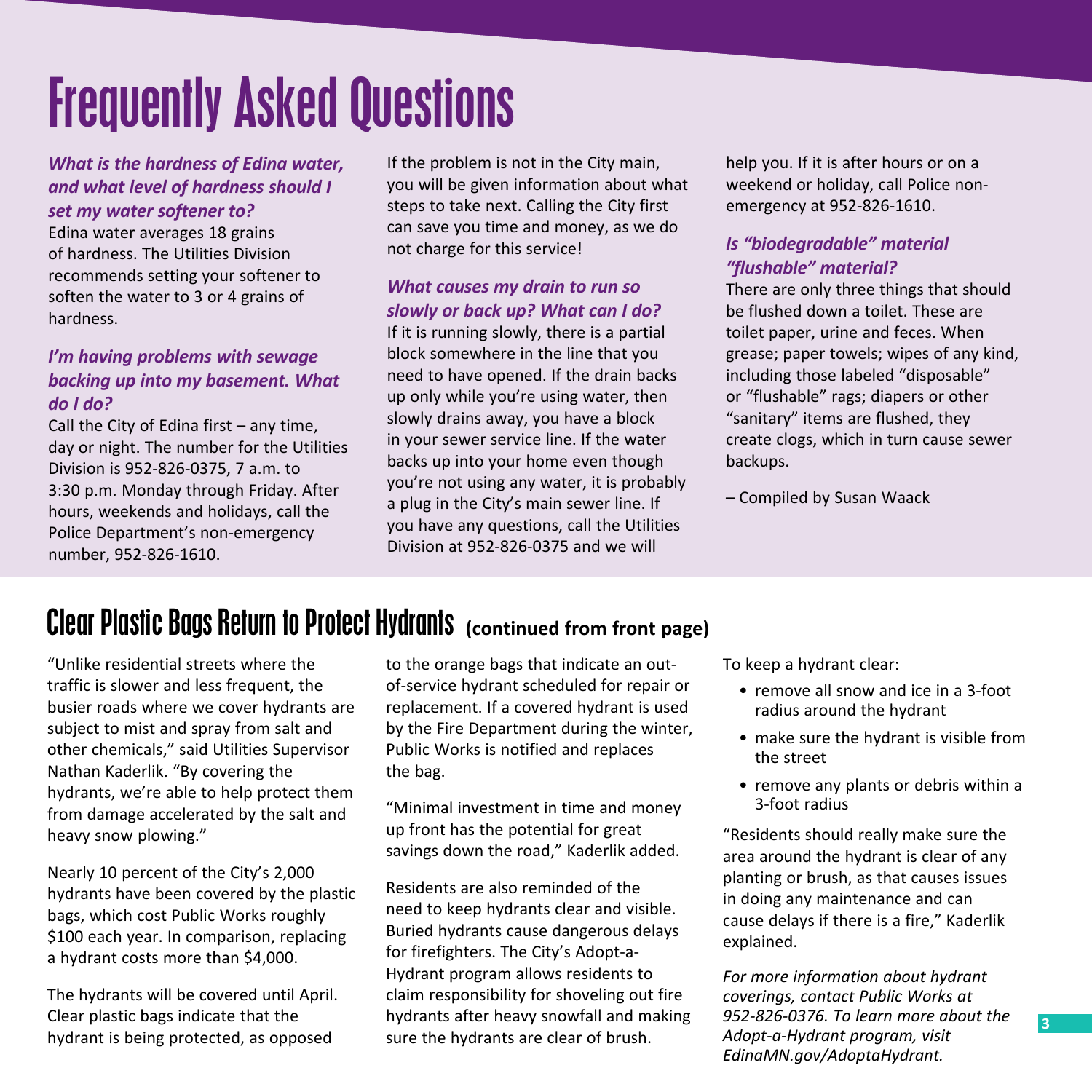## Edina Takes Advantage of New Methods to Cut Salt Use

## Residents and Businesses Can Help Reduce Chloride Pollution

**By Debbie Townsend**

**Edina's new salt brine truck**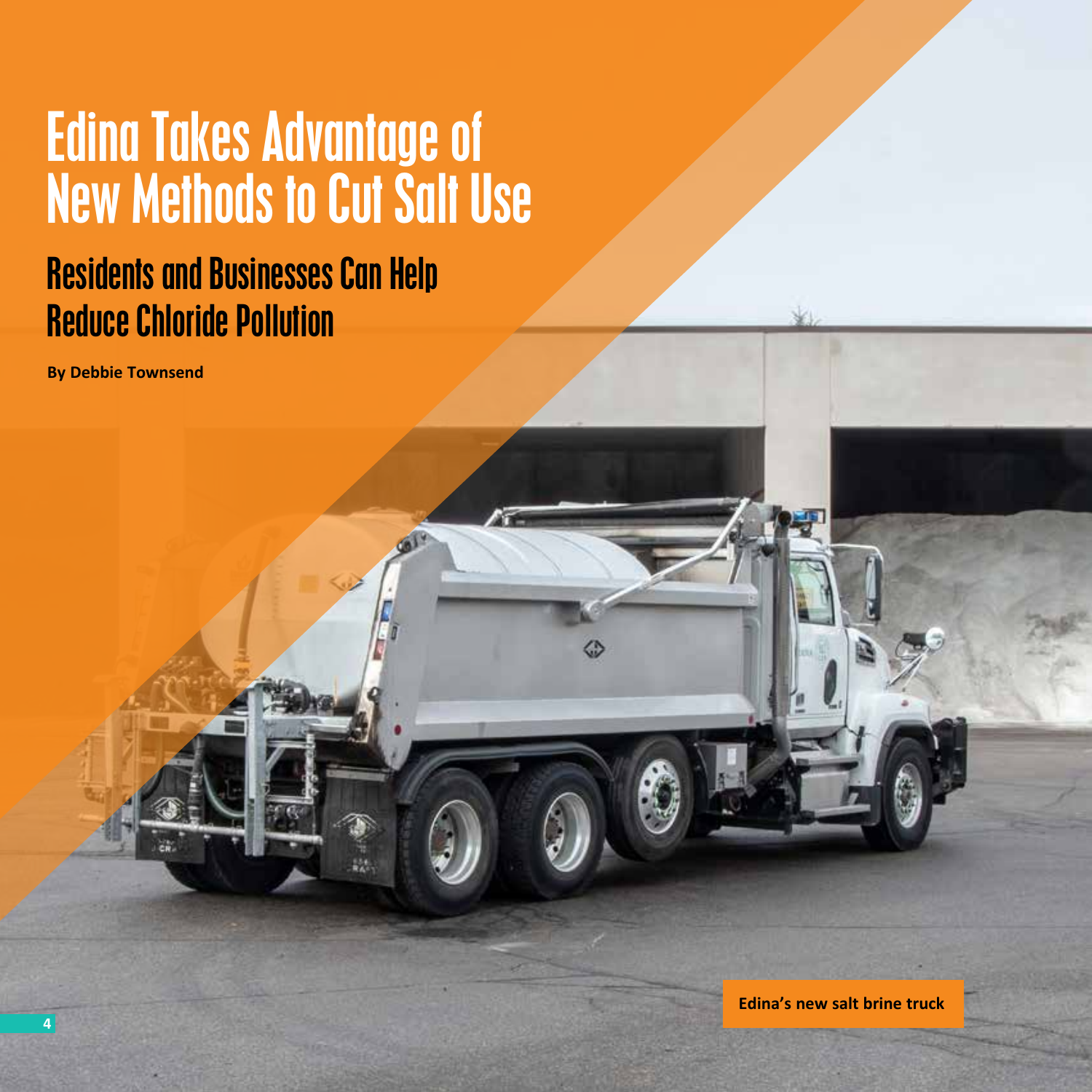Salt is great for dealing with Minnesota winters.

Except that it harms ponds, lakes and streams, along with the plants, fish and animals that rely on them. Not to mention it rusts cars and seeps into our water system.

In recent years, Edina has been among the leaders in shifting to smarter salting  $-$  and using far less of it  $-$  by taking advantage of science and technology.

Streets Supervisor Shawn Anderson is excited about the City's new, specialized salt brine truck. It may not sound thrilling, but it will allow quickly pre-treating streets in advance of snow. It requires less of troublesome chloride yet is far more effective than traditional salting because it prevents ice from bonding to the street. After it snows, often a single pass with a plow will leave the pavement bare and dry.

"With that truck, we hope to implement better chemical antiicing across the city," Anderson said. "There are times it will help tremendously."

**Edina has been among the leaders in shifting to smarter salting – and using far less of it – by taking advantage of science and technology.** 



Other recent changes include outfitting plows with articulated blades that better scrape the road surface to more effectively remove snow.

*For more information on Smart Salting, a list of certified contractors, upcoming trainings and helpful resources, visit [pca.state.mn.us/water/smart-salting-training](http://pca.state.mn.us/water/smart-salting-training). Reach Anderson at [sanderson@EdinaMN.gov](mailto:sanderson@EdinaMN.gov) or Wilson at [jwilson@EdinaMN.gov](mailto:jwilson@EdinaMN.gov).*

## What You Can Do as a Resident

- Don't salt in temperatures below 15 degrees – it's ineffective.
- Use salt sparingly. Don't pour from the container. Spread it by hand, leaving 3 inches between each granule.
- Sweep up any salt left after ice melts. "If it crunches under your feet or leaves a white film, that's way too much," said Water Resources Coordinator Jessica Wilson. "If you can sweep it up after the ice is gone, you used too much."

## What Businesses Can Do

- Monitor use. Half a coffee cup of salt easily covers the average parking space.
- Hire a Smart Salting-certified contractor or have an employee take the free training.
- Consider a responsible salting contract with your snow removal company. Find a model contract at [EdinaMN.gov/](http://EdinaMN.gov/PollutionPrevention) [PollutionPrevention.](http://EdinaMN.gov/PollutionPrevention)

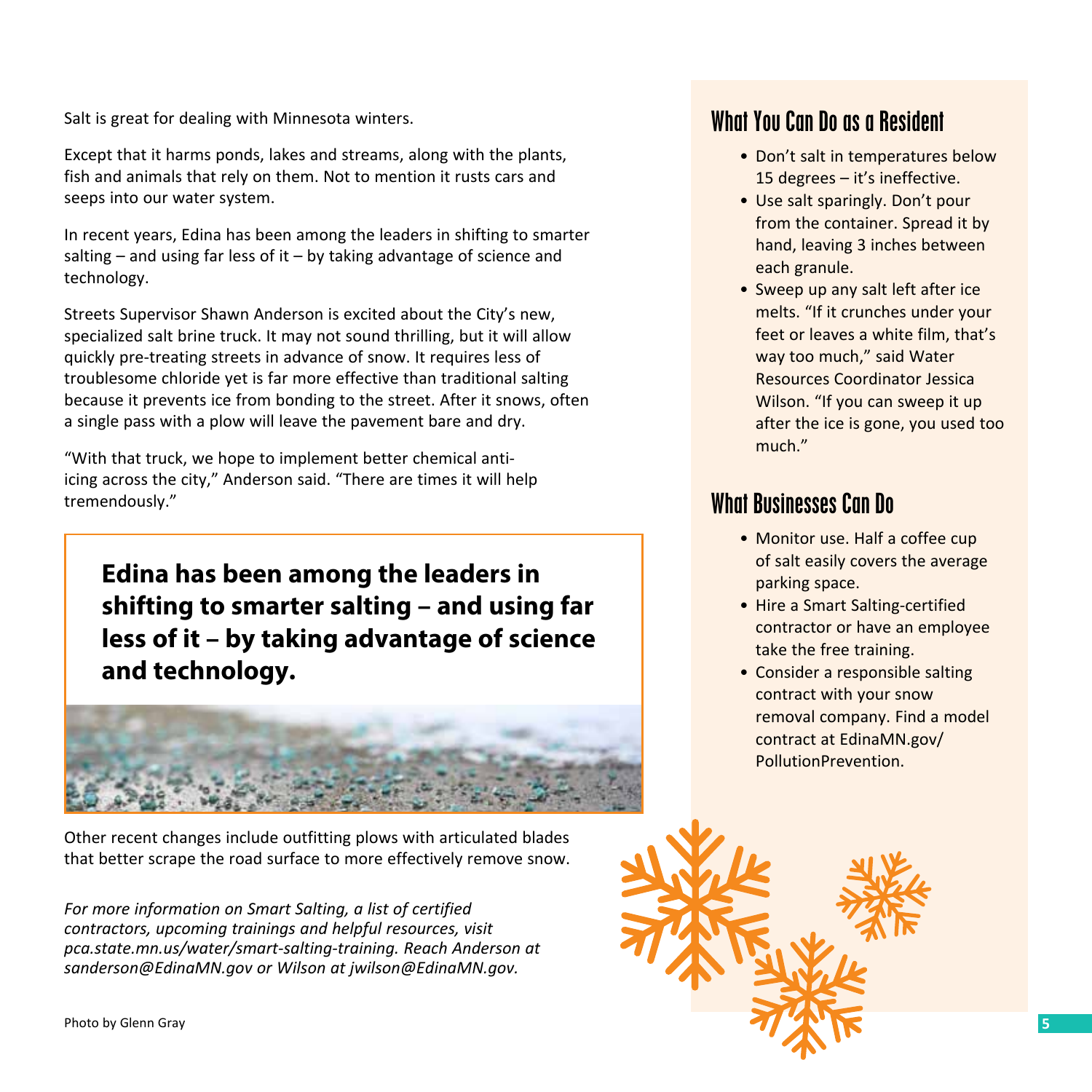## Snow Forts Create Danger for Children and Plow Drivers



#### **By Kaitlin Gault**

Like catching snowflakes on your tongue, sledding or tubing, building and playing inside a snow fort may seem like a safe winter activity. When you dig a little deeper, snow forts are a danger during plowing months, according to Edina Public Works.

During snowy months, City plows create snowbanks next to the street that become very tall and tempting for families to use to create snow forts. A snow fort is constructed from a pile of snow, and often contains a roof and a tunnel that serves as the "opening." Unlike an igloo, snow forts are made with very heavy snow and are not structurally sound.

"It is really dangerous to make a snow fort on the edge of the street or within eight feet of the road," said Streets Supervisor John Scheerer. "A snow fort in these areas can be taken out by a plow or a car sliding on ice."

A snow fort with a roof and tunnel are particularly unsafe. Tunneling weakens the snow and increases the likelihood for the roof to collapse due to the uneven weight distribution. The roof can also muffle cries for help if a child becomes trapped inside.

Snow forts are hard to spot. The opening usually faces the yard or driveway – something a plow driver cannot see.

"A plow driver coming down the road only sees the snowbank, not your snow fort," Scheerer said. "If they can't see the opening, they don't know it's there or that someone may be inside."

Scheerer also said snow fort danger exists even when it is not snowing.

"After a storm, it is common for plows to clean up and detail routes," he said. "During a heavy snow year with significant snow depth and minimal melting, plows may also return to push the snow beyond the gutter line to make additional storage for the next round of snow."

If a plow driver sees a snow fort near the road, they will push it back into the yard or destroy it after ensuring no one is inside. They also attempt to contact the homeowner to provide education.

"We recognize children want to have fun when it snows and we want them to, but in the safest way," said Scheerer. "We have to do everything we can to keep everyone safe, but also accomplish our iob."

Scheerer recommends a Minnesota Department of Transportation video on winter safety to parents and children ages 4-12. Although it hasn't happened this year due to COVID-19, Scheerer and Public Works Administrative Assistant Susan Waack typically show the video to kindergarten classes throughout the winter. The video is available at [EdinaMN.](http://EdinaMN.gov/SnowPlowing) [gov/SnowPlowing](http://EdinaMN.gov/SnowPlowing).

The next time it snows, use the piles for building snowmen and help Public Works keep streets clear of snow while keeping families safe.

*For more information about the City's plowing or winter safety, visit [EdinaMN.gov/PublicWorks](http://EdinaMN.gov/PublicWorks).*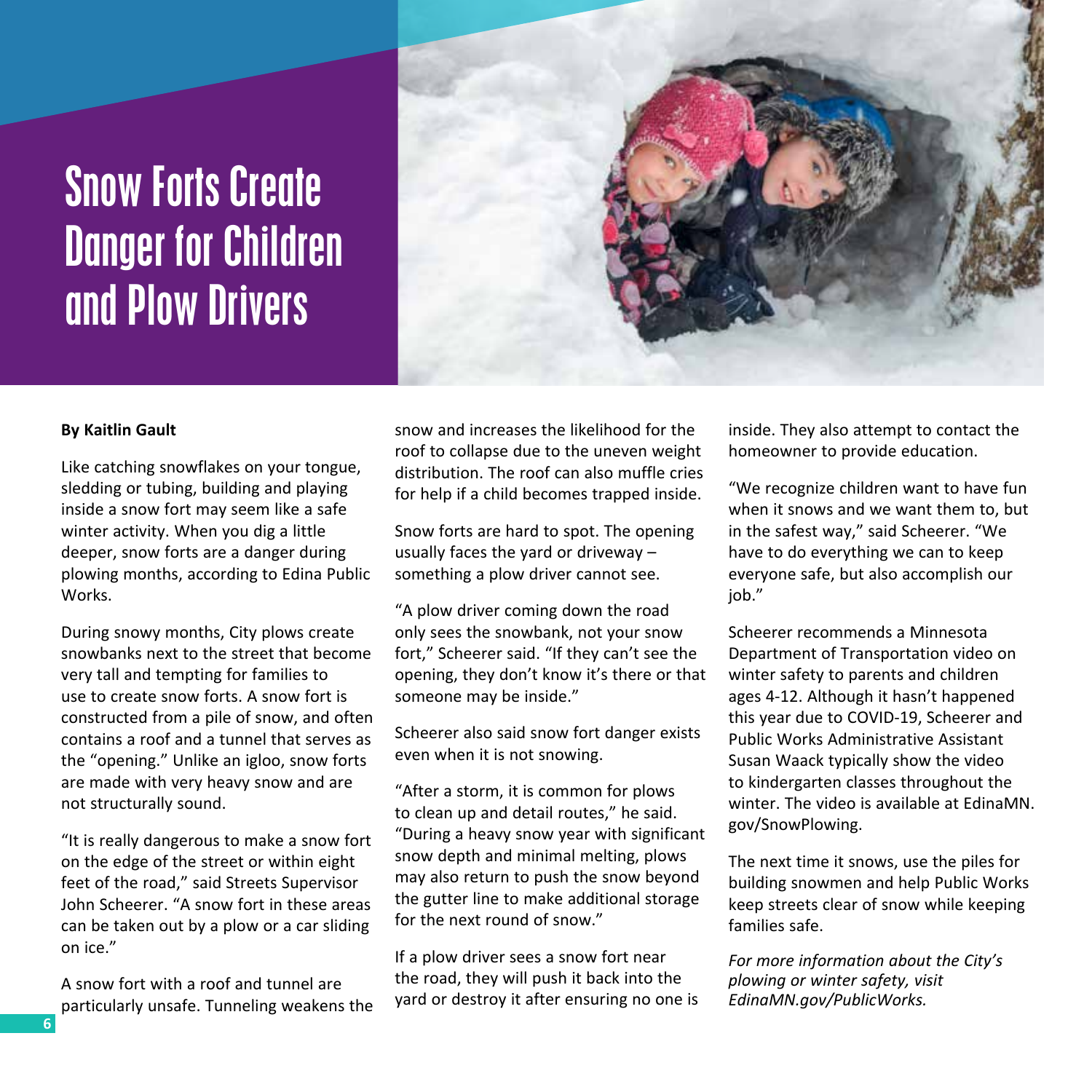

### **(continued from front page)**

Streets Supervisor Shawn Anderson says Public Works crews try to clear ice and snow as fast as they can during a storm.

"We try to work quickly from curb to curb so when residents start their day, they can move around safely without having to worry about unplowed streets," he said. "With no vehicles parked on the street, we can plow a lot faster."

Other than speed, safety is a motivator to keep cars off the street.

"When a crew member has to work around a parked vehicle, it gets dangerous and makes an accident to our equipment or a vehicle more likely," said Anderson. "When we are forced to plow around a car, it leaves a big snow windrow in the street that hardens and freezes up if we're not able to get back to clear it. It's not easy to clean up where cars were parked, so this can become an unsafe nuisance in the street."

Edina Police Chief Dave Nelson said police do their best to assist Public Works in keeping the streets clear of parked vehicles so they can achieve their goal of providing the best snow plowing service to residents.

"From November through March, officers are out enforcing overnight parking restrictions to educate people and keep

Public Works Streets Supervisor John Scheerer says having vehicles off the streets is why they are able to do as good of a job as they do for the 25 plow routes.

Anderson said some residents think they can leave their vehicles on the street if they don't live on a major road. That's a common misunderstanding.

"While major roadways may have more volume than residential streets like a culde-sac, it doesn't matter because if we are to plow curb to curb, we need cars gone so we can do our jobs well," he said. "Plowing around a vehicle parked in a culde-sac requires Public Works to come back to clean up the snow buildup later."

In an average year, the snowfall in Edina is about 57 inches. Scheerer said, "We had around 17 inches in November – the second snowiest on record, and I've been here 35 years."

When you notice the snow begin to fall this winter, stop to think of where your car is parked before settling into your big, comfy couch.

## **'With no vehicles parked on the street, we can plow a lot faster.'**

#### **– Streets Supervisor Shawn Anderson**

the streets clear prior to plowable snow events," said Nelson. "First-time offenders are educated with an informational warning card and repeat violators may be issued a citation. We try to avoid having to tow vehicles when we can, but sometimes it's necessary."

*For more information on winter parking ordinances or the City's plowing efforts, visit [EdinaMN.gov/snowplowing](http://EdinaMN.gov/snowplowing) or contact the Edina Police Department at 952-826-1610 or Anderson at 952-826-0313.*